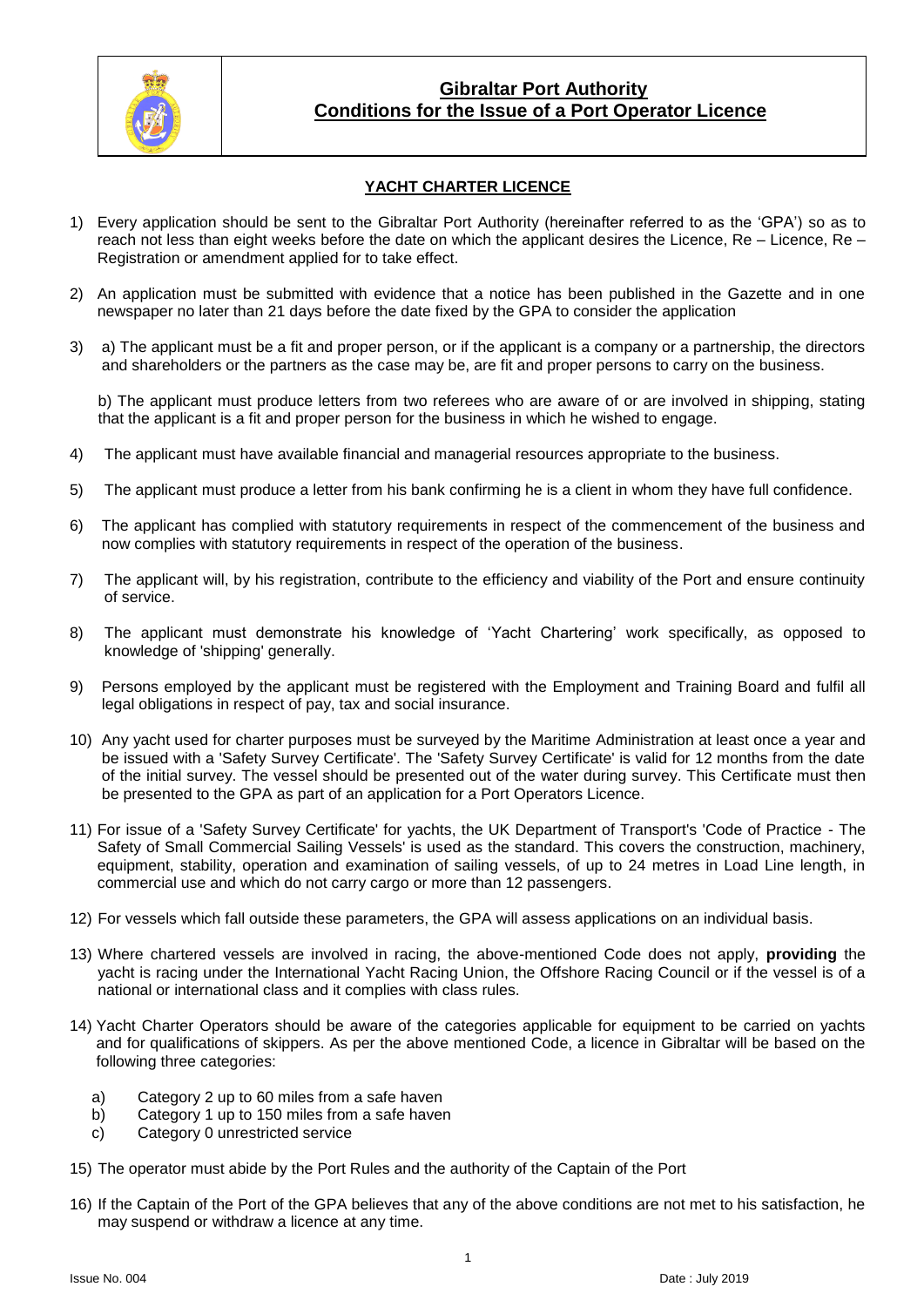

# **Gibraltar Port Authority Conditions for the Issue of a Port Operator Licence**

- 17) A Port Operator Licence holder must settle all port dues, levies and fees within 30 days of billing, and in default, the licence may be suspended or revoked.
- 18) A port operator may only carry out activities within the Port for the class or classes of activities for which he is licensed
- 19) A Port Operator Licence is valid for twelve months and must be renewed annually.
- 20) An applicant shall, within seven days of being notified that he has been licensed or re licensed by the Authority, send to the GPA such particulars as may be prescribed in respect of all appropriate Port Workers employed by him with an application that they be registered or re-registered as Port Workers
- 21) a) Charges for Port Operations:

| On first registration as a Port Operator, for an operator first registered after 3 May 2001 a $\mid$ £ 1,000 |        |
|--------------------------------------------------------------------------------------------------------------|--------|
| one off fee                                                                                                  |        |
| An Annual Re- Registration fee as a Port Operator                                                            | £ 100  |
| An Annual fee for a Yacht Charters Licence                                                                   | £1,000 |

#### (b) Fees for registration and re – registration of Port Workers:

|   | Worker<br>Registration<br>Annual<br>tor<br>tee<br>∵a Port<br>Ωt         | - - |
|---|-------------------------------------------------------------------------|-----|
| ∼ | Worker<br>Registration<br>. Port<br>Annuai<br>tee<br>tor<br>Re.<br>ot a |     |

(c) Fees for Certificates and licenses:

|   | Fees for the Issue or Renewal of a certificate of registration as a Port Operator | £ 5 |
|---|-----------------------------------------------------------------------------------|-----|
|   | Fee for the Issue or Renewal of a certificate of registration as a Port Worker    | £5  |
|   | Fee for the Issue of a duplicate certificate                                      | £ 5 |
|   | Fee for the Endorsement of a certificate of registration                          | £ 5 |
| 5 | Fee for the Amendment of a certificate of registration                            | £5  |

(d) Fees for Inspection and Copies:

| Fee for Inspection of a licence                      | £ 10 |
|------------------------------------------------------|------|
| Fee for a certified copy of a licence or certificate |      |
| Fee for inspection of an application                 |      |
| Fee for a copy of an application                     |      |

22) The Captain of the Port of the GPA reserves the right to amend the conditions for issue of a Port Operator Licence at any time.